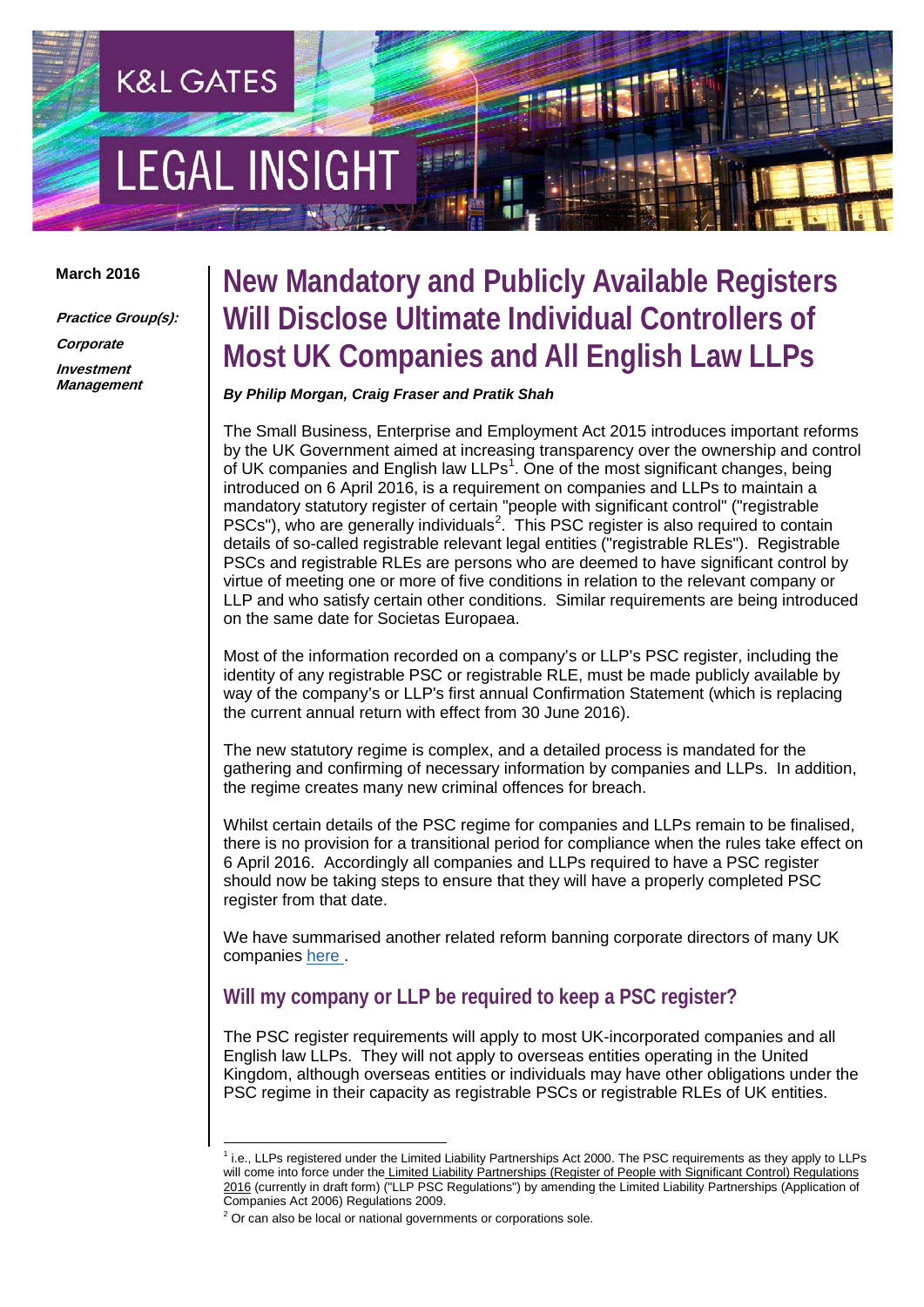### **New Mandatory and Publicly Available Registers Will Disclose Ultimate Individual Controllers of Most UK Companies, and All English Law LLPs**

A UK company will fall outside the scope of the PSC regime, and will therefore not need to keep a PSC register, if (and for as long as) it is:

- a) already subject to the disclosure requirements of Chapter 5 of the Disclosure and Transparency Rules ("DTRs") in the FCA Handbook, which will be the case, broadly, if it is a company listed on an EEA regulated market<sup>[3](#page-1-0)</sup> (e.g., the London Stock Exchange main market) for which the United Kingdom is its home state or is a UK public company with shares admitted to trading on a prescribed market (e.g., the Alternative Investment Market ("AIM") or the ISDX Growth Market); or
- b) a company with voting shares admitted to trading on a regulated market<sup>3</sup> in an EEA state other than the United Kingdom or on certain specified markets in the United States, Israel, Switzerland and Japan (a "Relevant Listed Company"). The U.S. markets specified for this purpose, according to recently published draft regulations, include The NASDAQ Stock Market LLC, New York Stock Exchange LLC, and 16 other markets.

### **What are the five control conditions that must be met by registrable PSCs and registrable RLEs?**

The five conditions are different in relation to companies and LLPs. A person will have "significant control" over a company if they:

- a) directly or indirectly hold more than 25% of the shares in the company; or
- b) directly or indirectly control more than 25% of the voting rights in the company; or
- c) directly or indirectly have the right to appoint or remove a majority of the board of directors of the company; or
- d) have the right to exercise, or actually exercise, significant influence or control over the company; or
- e) have the right to exercise, or actually exercise, significant influence or control over the activities of a trust or firm<sup>[4](#page-1-1)</sup> that has significant control (of the type in the above four conditions) over the company.

A person will have "significant control" over an LLP if they:

- a) directly or indirectly hold a right to more than a 25% share of any surplus assets of the LLP on winding up; or
- b) directly or indirectly control more than 25% of the voting rights in the LLP; or
- c) directly or indirectly have the right to appoint or remove a majority of the persons who are entitled to take part in the management of the LLP; or
- d) have the right to exercise, or actually exercise, significant influence or control over the LLP; or

<span id="page-1-1"></span><span id="page-1-0"></span> $3$  As defined in Article 4(1)(14) of the European Parliament and Council Directive on markets in financial instruments (No. 2004/39/EC)

 $4$  A firm without legal personality under the law by which it is governed.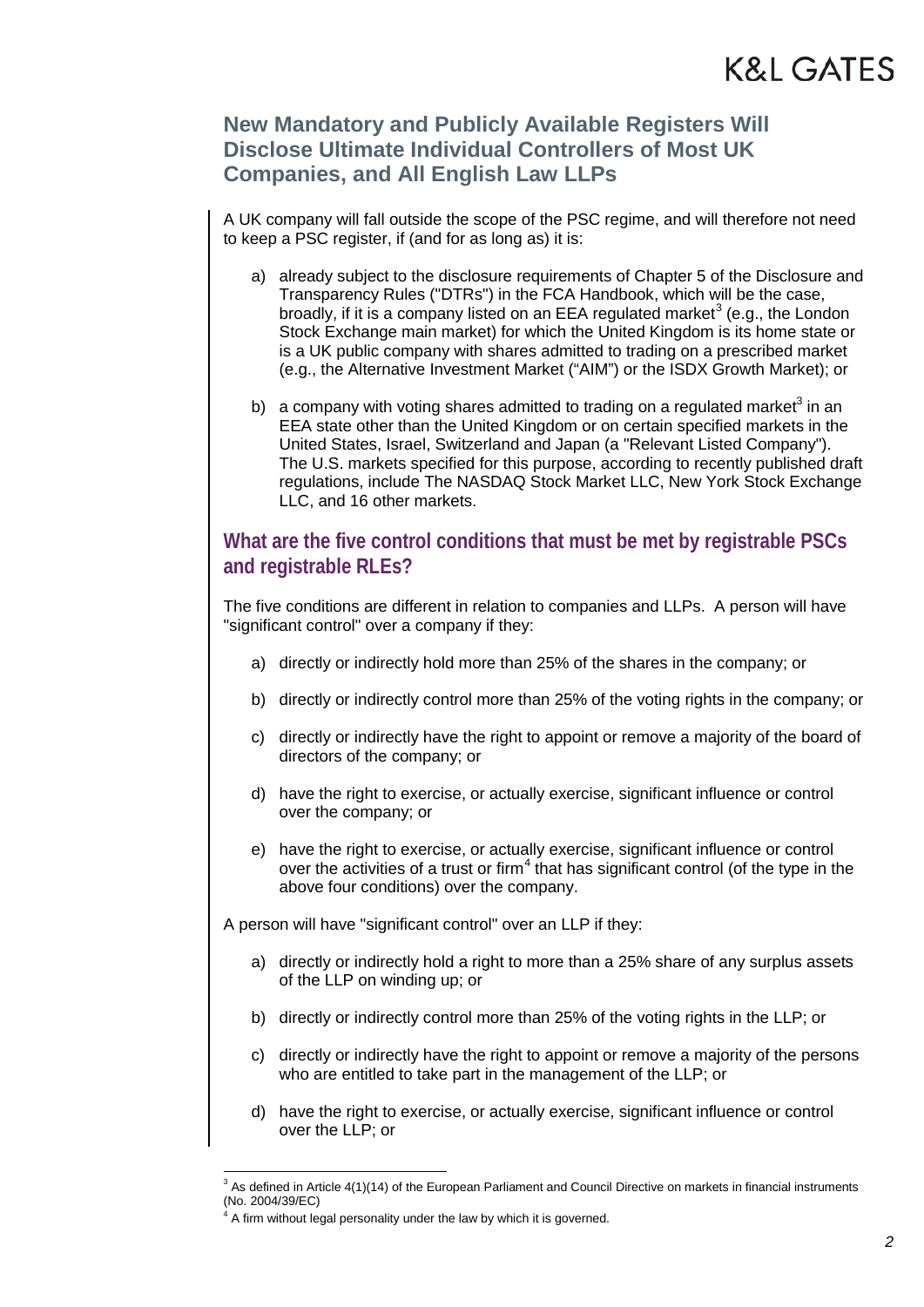e) have the right to exercise, or actually exercise, significant influence or control over the activities of a trust or firm<sup>4</sup> that has significant control (of the type in the above four conditions) of the LLP.

Statutory guidance<sup>[5](#page-2-0)</sup> on the detailed meaning of "significant influence or control" for the purposes of the fourth and fifth conditions in relation to both companies and LLPs is currently undergoing a Parliamentary approval process.

### **Additional conditions that must be met for an entity to be a registrable RLE**

An entity will only be a registrable RLE if (in addition to meeting one or more of the relevant control conditions) it:

- a) is a body corporate or a firm that is a legal person under the law by which it is governed; and
- b) is either:
	- i. required to keep its own PSC register under UK rules; or
	- ii. an issuer subject to Chapter 5 of the DTRs (as to which see above); or
	- iii. a Relevant Listed Company, and
- c) is the first entity meeting the conditions in paragraphs (a) and (b) of this section in a chain of ownership above the entity whose PSC register is under consideration.

### **Additional condition that must be met for an individual2 to be a registrable PSC**

A person is not a registrable PSC in relation to a company or LLP if their only interest in the relevant entity is held indirectly through a registrable RLE or through a chain of entities at least one of which is a registrable RLE. By contrast, if the person holds both direct and indirect interests in the relevant entity, regardless of the size of the direct interest, they will be a registrable PSC if they are an individual<sup>2</sup> who meets at least one of the relevant control conditions on the basis of the aggregate of their direct and indirect holdings.

### **An explanation of relevant indirect interests for the purposes of the control conditions**

Indirect interests are only relevant for the purposes of the control conditions if they are held by a person through one or a chain of legal entities where at each level (except in respect of direct interests in the company or LLP whose PSC register is under consideration) a majority stake is held.

A person is considered to hold a majority stake in a legal entity if:

• they hold a majority of the voting rights in the legal entity; or

<span id="page-2-0"></span><sup>5</sup> Available as a draft a[t https://www.gov.uk/government/publications/guidance-to-the-people-with-significant-control](https://www.gov.uk/government/publications/guidance-to-the-people-with-significant-control-requirements-for-companies-and-limited-liability-partnerships)[requirements-for-companies-and-limited-liability-partnerships](https://www.gov.uk/government/publications/guidance-to-the-people-with-significant-control-requirements-for-companies-and-limited-liability-partnerships)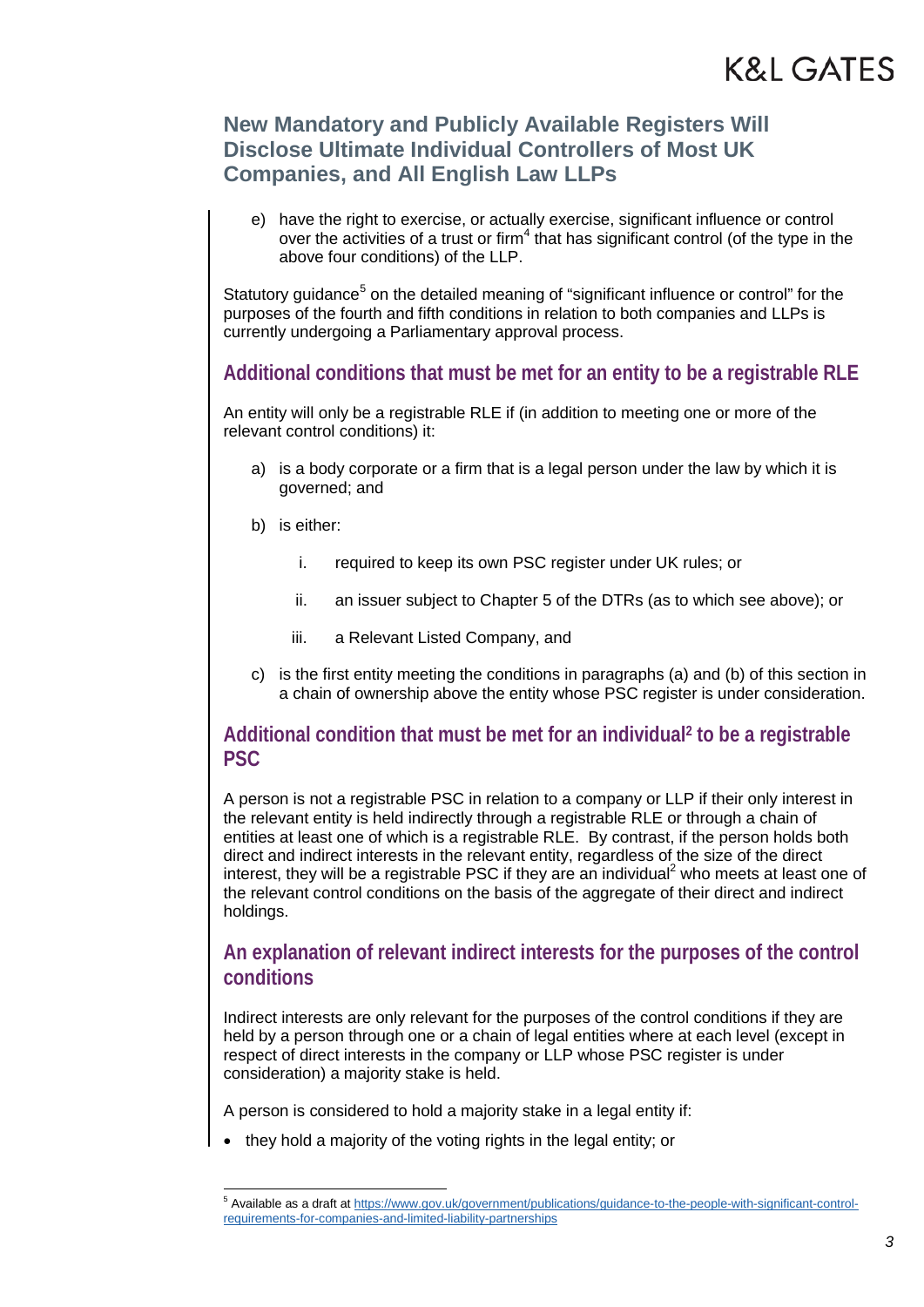- they are a member of the legal entity and have the right to appoint or remove a majority of its board of directors; or
- they are a member of the legal entity and control a majority of the voting rights by agreement with other shareholders or members; or
- they have the right to exercise or actually do exercise dominant influence or control over the legal entity.

### **Nominees, joint interests and joint arrangements**

If shares or rights in the company or LLP are held by a nominee, they should be treated as if they were held by the person for whom the nominee is acting. If this person is a registrable PSC, their details must be entered on the PSC register.

If two or more people hold the same shares or rights in the company or LLP, for the purposes of calculating control each joint holder is regarded as holding the total number of shares or rights held by all of the joint holders. For example, if two or more people jointly hold more than 25% of the shares or voting rights in a company or LLP, each of them must separately be entered on the PSC register.

Similarly, where two or more people arrange to exercise all or substantially all of their rights (including rights conferred by shares) jointly in a way that is predetermined, each of them is deemed to hold the total rights held by all of them. For example, if the arrangement is in respect of more than 25% of the shares or voting rights in a company or LLP, each party to the arrangement must separately be entered on the relevant PSC register.

### **Practical examples**

We have set out below four examples that serve to illustrate some of the points summarised above in relation to the identification of registrable PSCs and registrable RLEs. We have illustrated the operation of the rules by reference to UK companies, but the rules also work similarly for English law LLPs.

#### *Example 1: Direct ownership by individuals*



- Here, Mr. S and Mr. T are both registrable PSCs in respect of Company A because they each hold 50% of the shares in Company A directly.
- Company A must therefore enter both Mr. S and Mr. T on its PSC register.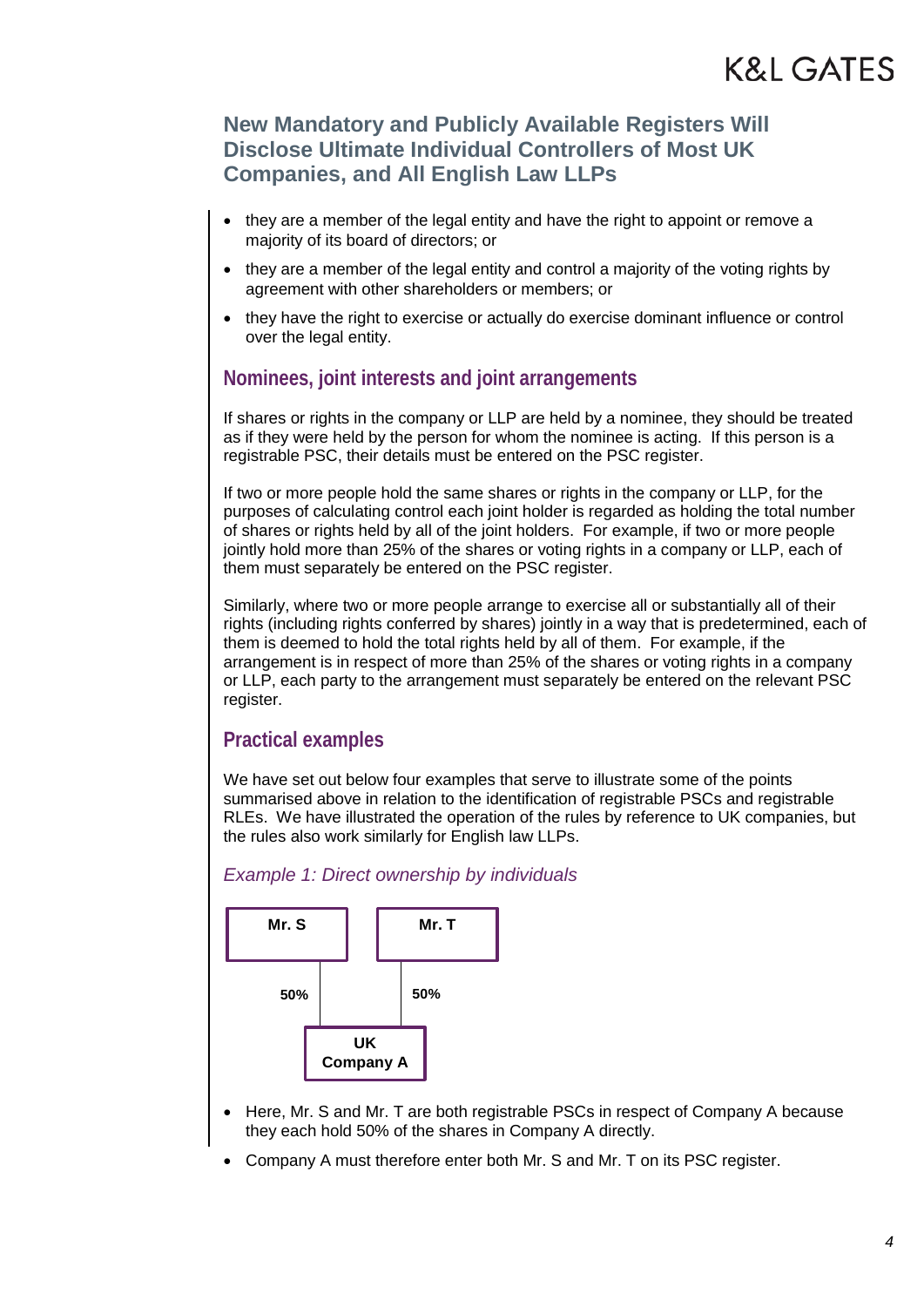# **New Mandatory and Publicly Available Registers Will Disclose Ultimate Individual Controllers of Most UK Companies, and All English Law LLPs**

*Example 2: Indirect ownership by an individual via a registrable RLE*



- In this scenario Company B's PSC register is relatively straightforward as it needs only to include Company C as a registrable RLE.
- Mr. U is not a registrable PSC of Company B as his interest is held only indirectly through a registrable RLE (by contrast, if Company C were an unlisted overseas company, and therefore not a registrable RLE, Mr. U would be a registrable PSC in relation to Company B).
- Mr. U is a registrable PSC of Company C (assuming that Company C is required to produce a PSC register) and will therefore need to be included on the PSC register of Company C.

(Note: As regards Company B, the search for the owner/controller of the company stops with Company C, as it is a registrable RLE in relation to Company B. The rationale for this is that information as to the owners and controllers of Company C will be available on Company C's own PSC register (or other publicly available information in relation to Company C, for example if it is listed) and, accordingly, does not need to be duplicated on Company B's PSC register.)

*Example 3: Indirect ownership by individuals via non-registrable entities*

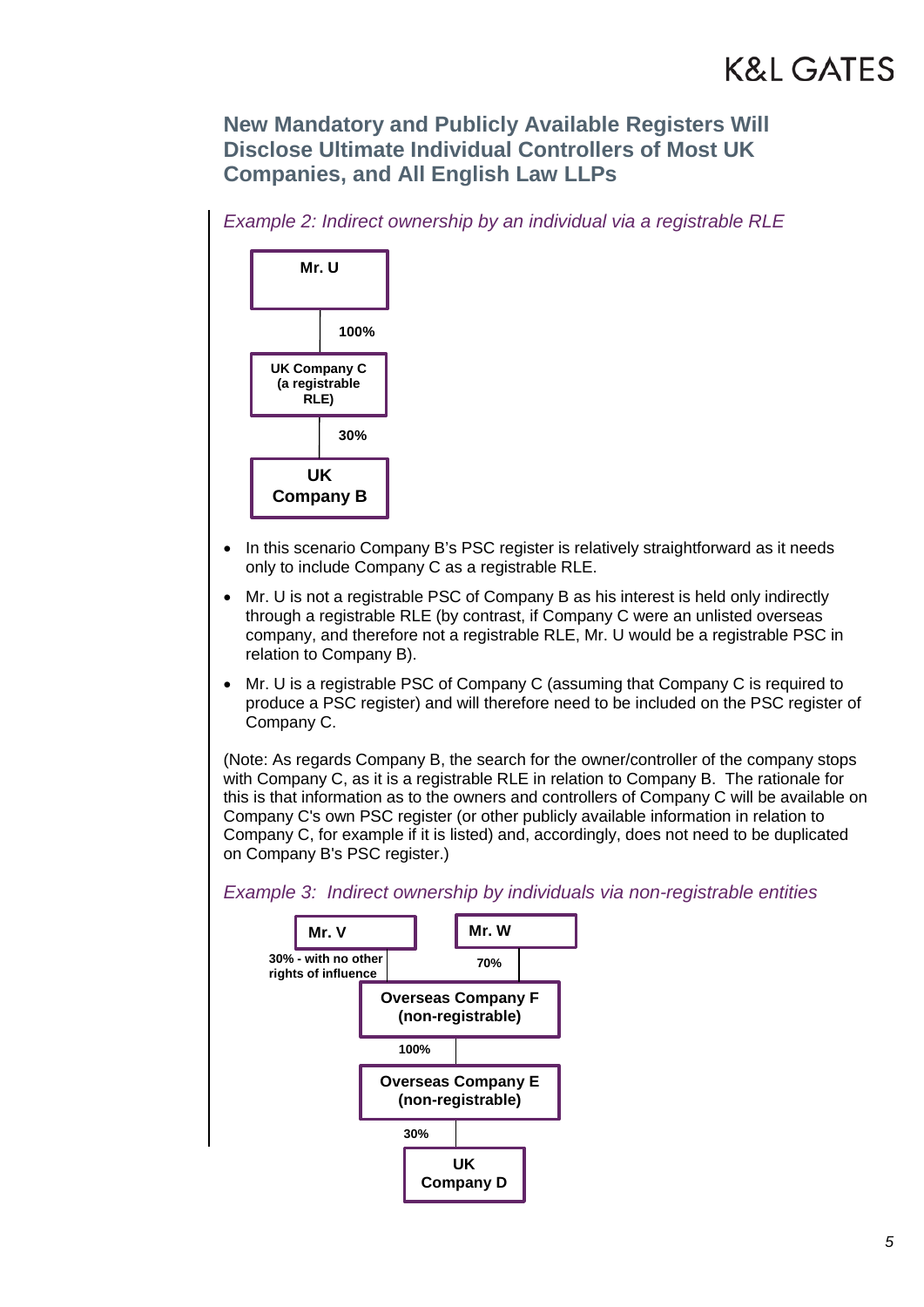### **New Mandatory and Publicly Available Registers Will Disclose Ultimate Individual Controllers of Most UK Companies, and All English Law LLPs**

- Mr. W is a registrable PSC in relation to Company D. This is because his ownership interest in non-registrable Company F and Company F's interest in non-registrable Company E are both majority stakes, and Company E's interest in Company D, in which Mr. W is deemed to have an indirect interest, meets one of the control conditions.
- If either Company E or Company F had been a registrable RLE (for example because it was listed on a relevant exchange), Mr. W would not have been a registrable PSC in relation to Company D.
- Provided that Mr. V does not in fact exercise dominant influence or control over Company F, he is not a registrable PSC in relation to Company D as his interest in Company F is not a majority stake.

*Example 4: Indirect ownership by individuals via registrable and nonregistrable entities combined with direct ownership*



- Company Y should be included on the PSC register of Company Z as a registrable RLE.
- Mr. Y is a registrable PSC of Company Z as he collectively holds a 50% stake in Company Z, through a 30% indirect interest and a 20% direct interest. He is registrable in relation to Company Z notwithstanding the registrable RLE below him in the indirect ownership chain because of his direct interest in Company Z, even though that direct interest on its own does not meet the control conditions.
- If Company Y is subject to the requirement to produce a PSC register, Company X should be included on the PSC register of Company Y as a registrable RLE.
- Mr. Y is not a registrable PSC in relation to Company Y because his only interest is an indirect interest and it is held through a registrable RLE. Provided that Mr. X does not exercise dominant influence or control over Company X, he does not meet the control conditions in relation to Company Z or Company Y as his interest in Company X is not a majority stake.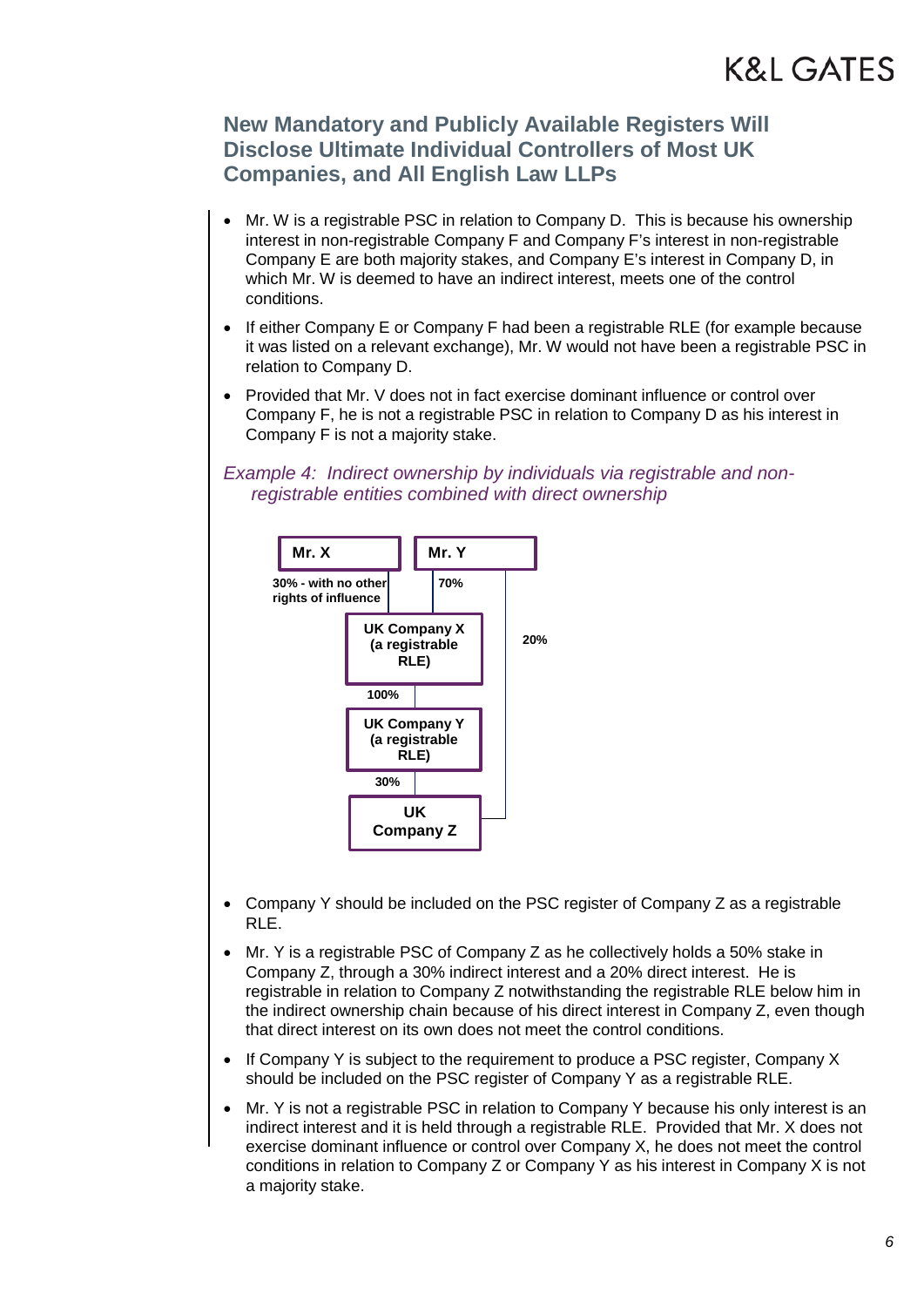### **New Mandatory and Publicly Available Registers Will Disclose Ultimate Individual Controllers of Most UK Companies, and All English Law LLPs**

• Mr. X and Mr. Y are registrable PSCs of Company X (assuming again that Company X is required to produce a PSC register).

### **What information is required to be recorded on the PSC register?**

The following information must be recorded in relation to a registrable PSC:

- a) name of PSC;
- b) service address;
- c) usual country or state of residence;
- d) nationality;
- e) date of birth;
- f) usual residential address;
- g) date they became a registrable person (which for persons that are registrable PSCs when the new regime comes into force is 6 April 2016);
- h) any applicable restrictions on using or disclosing the PSC's particulars.

The following information must be recorded in relation to a registrable RLE:

- a) corporate or firm name;
- b) address of registered or principal office;
- c) legal form of the entity;
- d) the law by which the entity is governed;
- e) the register of companies in which it is entered (if any) together with its registration number;
- f) date it became a registrable RLE (which for persons that are registrable RLEs when the new regime comes into force is 6 April 2016).

The PSC register will also record the nature of the control exercised by the registrable PSC or registrable RLE by reference to one of the five conditions of control as described above. Where a "condition" relates to the holding of shares or voting rights (including by way of a trust or via a firm), the subcategory of the condition must also be disclosed on the register by reference to one of three bands of the interest that is held, i.e., if it is:

- a) greater than 25%, but less than or equal to 50%; or
- b) greater than 50%, but less than 75%; or
- c) greater than or equal to 75%.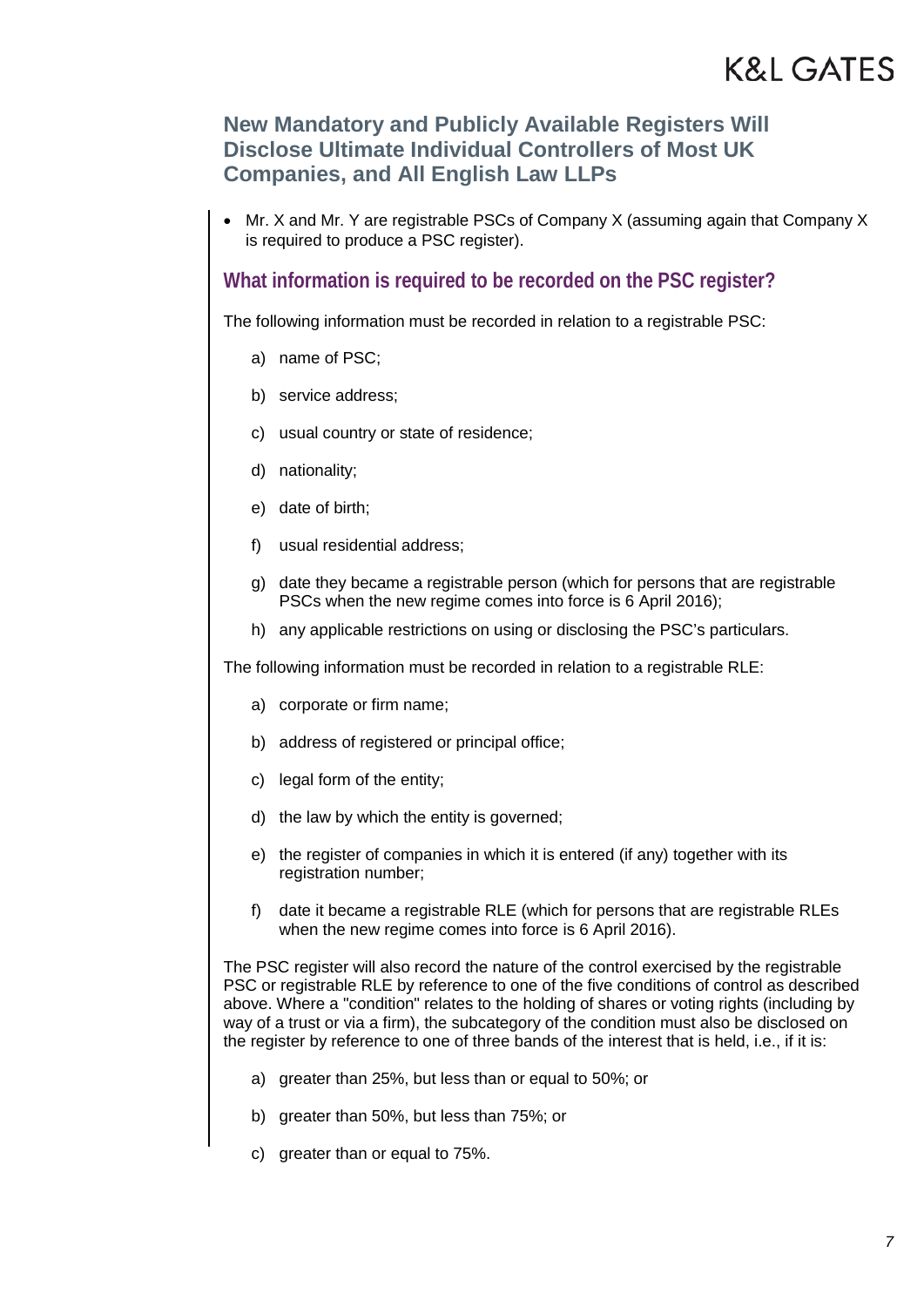A company or LLP's PSC register cannot be blank. Applicable guidance issued by the Department for Business Innovation and Skills<sup>[6](#page-7-0)</sup> ("BIS guidance"), and the relevant Regulations, prescribe official wording to be used in the PSC register (for example, when describing the nature of the control exercised by a registrable PSC or registrable RLE). When the company or LLP is in the process of taking reasonable steps to identify, and gather and confirm the relevant information in relation to, its registrable PSCs and registrable RLEs (if any), it must also include in its PSC register the official wording describing the reasonable steps that have been taken to date with respect to each such person.

For example, a company or LLP may not enter information relating to a PSC on its register immediately if that information was not either provided by the PSC concerned or with his or her knowledge. It will therefore often be necessary for the company or LLP first to seek confirmation of the information directly from the registrable PSC themselves before the information itself may be added to the PSC register. In the meantime, official PSC register wording must be used to indicate (for example) that the company or LLP has identified a registrable PSC but is awaiting confirmation of relevant information from them.

Where a company or LLP has not reached the point of knowing, or having reasonable cause to believe, that there is any registrable person in relation to the company or LLP, this can be recorded on the company or LLP's PSC register. In addition, the company or LLP must at the same time be taking reasonable steps to determine whether any person is a registrable PSC or a registrable RLE in relation to a company or LLP. This opportunity presents some potential breathing space for entities that are required to have a PSC register but are unable to make any clear determinations as to their possible registrable persons by 6 April 2016.

### **What information on registrable PSCs will be publicly available?**

All recorded information in relation to a registrable PSC will (after it has been filed via an entity's Confirmation Statement) be available on the central public register maintained at Companies House, except for:

- a) the usual residential address of the registrable PSC (unless the PSC's residential address has also been provided as the service address); and
- b) the day (but not the month or year) of the date of birth of the registrable PSC.

In addition, the PSC register must be available for public inspection either (i) at the company's or LLP's registered office or (ii) at another location that has been notified to Companies House or (iii) at Companies House (this third option is only available from 30 June 2016). In this case, the full date of birth, but not the residential address, of a registrable PSC does need to be made available on request. The company or LLP is permitted to charge up to £12 for a copy of the PSC register.

In exceptional circumstances, such as where there is a serious risk of violence or intimidation, there is a regime under which it is possible to suppress the public's access to all information relating to a registrable PSC.

<span id="page-7-0"></span><sup>6</sup> Available a[t https://www.gov.uk/government/publications/guidance-to-the-people-with-significant-control](https://www.gov.uk/government/publications/guidance-to-the-people-with-significant-control-requirements-for-companies-and-limited-liability-partnerships)[requirements-for-companies-and-limited-liability-partnerships](https://www.gov.uk/government/publications/guidance-to-the-people-with-significant-control-requirements-for-companies-and-limited-liability-partnerships)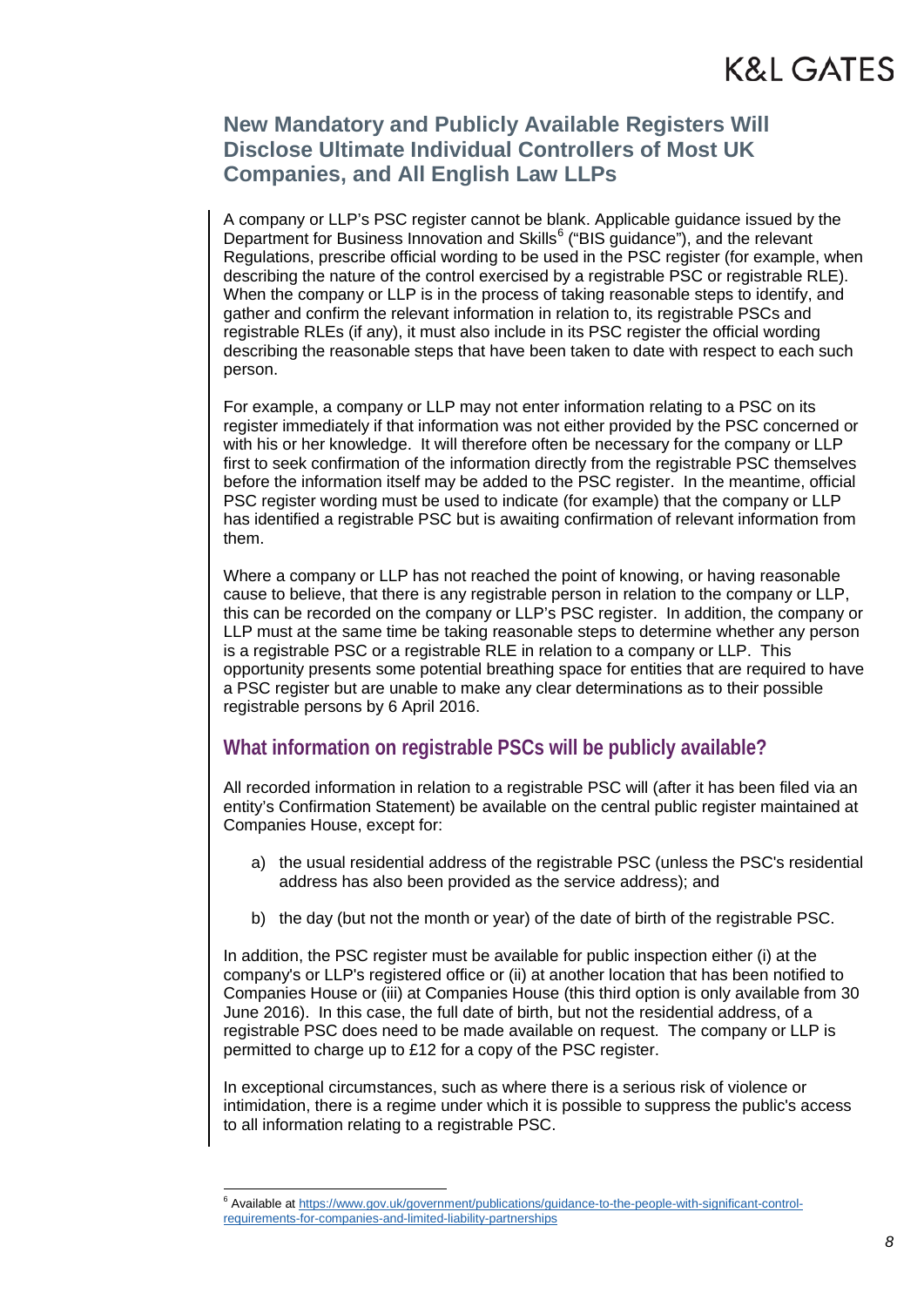### **Actions that need to be taken by affected companies and LLPs**

Broadly, as a result of the new regime, companies and LLPs will have to:

- a) maintain a PSC register;
- b) take reasonable steps to identify if there is anyone who is a registrable PSCs in relation to the company or LLP;
- c) contact any registrable PSCs (or persons who they have reasonable cause to believe may be registrable PSCs) and seek their confirmation (i) as to whether they are registrable PSCs in relation to the company or LLP, and (ii) as to the prescribed information for PSCs, and to enter that information in the PSC register. There are examples of the forms of notice that should usually be used for this purpose at Annexes 3 and 5 of the BIS guidance<sup>6</sup>. These notices require a response from the recipient within one month<sup>[7](#page-8-0)</sup>;
- d) take reasonable steps to determine whether anyone is a registrable RLE in relation to the company or LLP and, if so, to include the prescribed information with respect to each registrable RLE in the PSC register. If the prescribed information is not known, it may be necessary to send a notice to a registrable RLE similar to the notice described in paragraph (c) of this section in relation to registrable PSCs;
- e) make the necessary filings at Companies House in relation to the information contained in the PSC register;
- f) take reasonable ongoing steps to ensure that the company or LLP's PSC register is kept up to date (and in this regard the company or LLP has a duty to act as soon as reasonably practicable after it learns of a relevant change or first has reasonable cause to believe that such a change has occurred); and
- g) take other reasonable steps required under the PSC regime to obtain the necessary information to complete the PSC register properly. Such other steps may include, without limitation:
	- i. sending a statutory notice to a person if the company or LLP knows or has reasonable cause to believe that that person knows the identity of a registrable PSC or registrable RLE, or knows the identity of someone likely to have that knowledge; and/or
	- ii. enforcing the requirements of the PSC regime, including by means of the placing, in certain circumstances, of certain restrictions on the transfer and voting of the relevant shares or interests.

### **Consequences of breach**

Failure by the company or LLP to comply with its duties under this regime is a criminal offence, and the company and its directors or other officers, or (as the case may be) the LLP and its designated members, may be subject to an unlimited fine or imprisonment of up to two years, or both.

<span id="page-8-0"></span> $7$  The recipient of the notice commits a criminal offence if they fail to respond to it within this period.